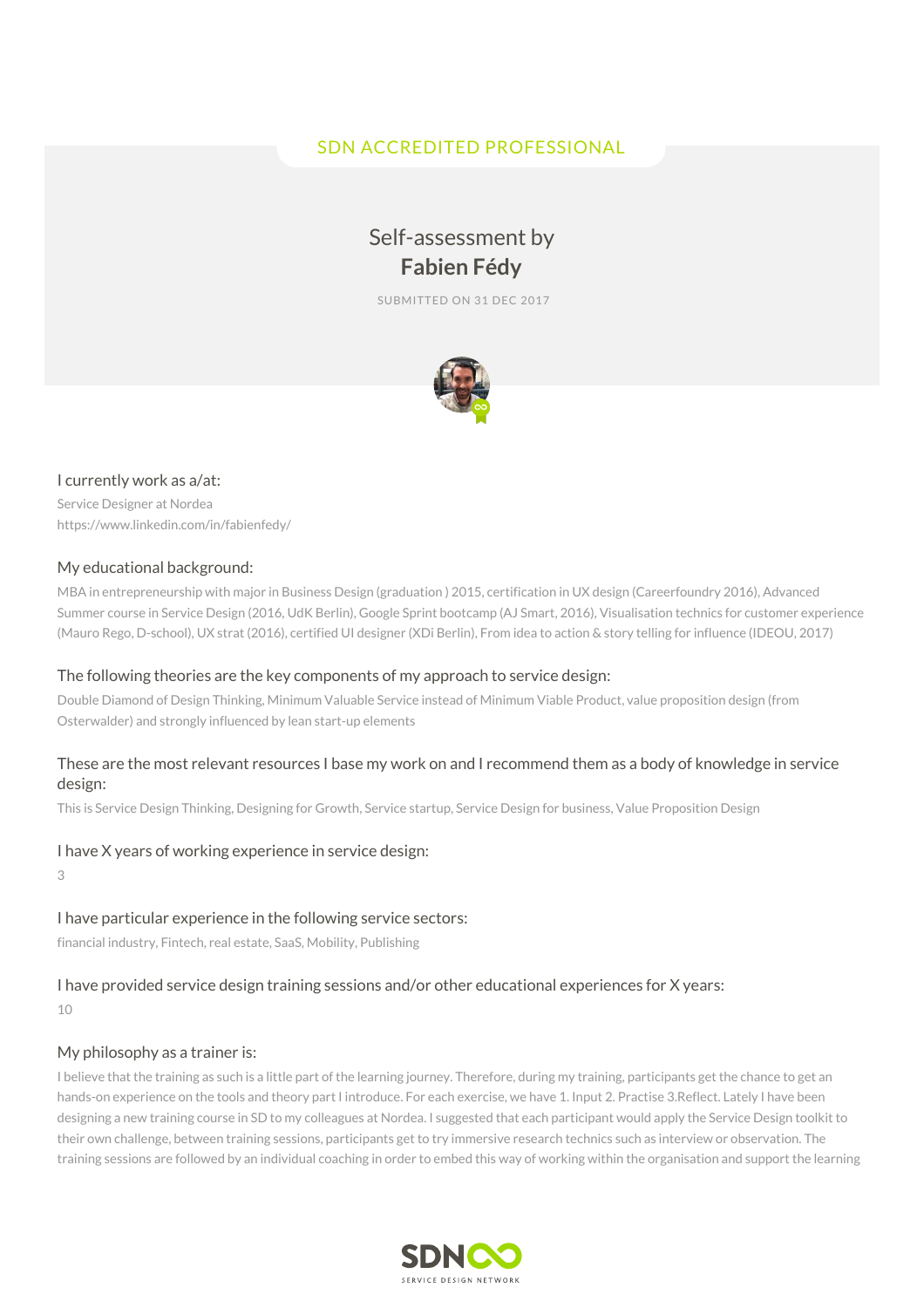

process after the training session. I also include pre-task, meet-ups in order to pre-engage the participants. Last but not least, I use some warmups in order to keep a good level of energy.

## These are the service design training sessions and/or other educational experiences I've facilitated within the last year:

Summer of Innovation program 2017, training & coaching of 10 students in FInland & Sweden during a 6 weeks period on Service Design running 7 design sprints in a row solving multiple challenges Leading multi-disciplinary teams (5 to 6) on specific challenges using Service Design as a main toolkit Designing the basic course in Service Design to 150 colleagues, which will take place in January & February 2018 Multiple workshop facilitation on customer experience, value proposition design

## I mostly provide my training offerings in the following language(s):

Finnish, German, English, Finnish

## I mostly provide my training offerings in the following countries/cities:

Helsinki, Berlin

## I cover the following topics during my training offerings:

- •Definition of service design
- •Relationship of service design to agile, scrum and lean
- •Visualisation techniques
- •Prototyping of services
- •Implementation of service design concepts
- •Business model development
- •Measuring impact of service design, relating it to Key Performance Indicators (KPIs)
- •Service design for cultural change

## My training participants typically have the following level of experience:

- •Novice (new to service design)
- •Fundamental (basic knowledge)

## These are my favourite cases I use to inform participants about the impact and value of service design:

Since I have become a SDN member, I try to keep myself updated on the latest case studies

#### These are the service design methods and tools that I use during my sessions:

service Blueprint, user journey mapping, persona creation, value proposition design, lean business model canvas, prototyping, testing, sometimes the google sprint methodology or Lean Service creation by Futurice

#### After successfully attending my training sessions, participants will typically be able to:

Understand how to apply the basics of service design to their own challenges, create persona and map user journey, create a service blueprint

## I apply the following evaluation tools to make sure the participants have understood the content of my sessions and gained the expected competencies and skills:

mainly coaching as I do not teach within an academic setting

I systematically evaluate and improve my offerings based on feedback. These are examples of feedback that have led to improvements: